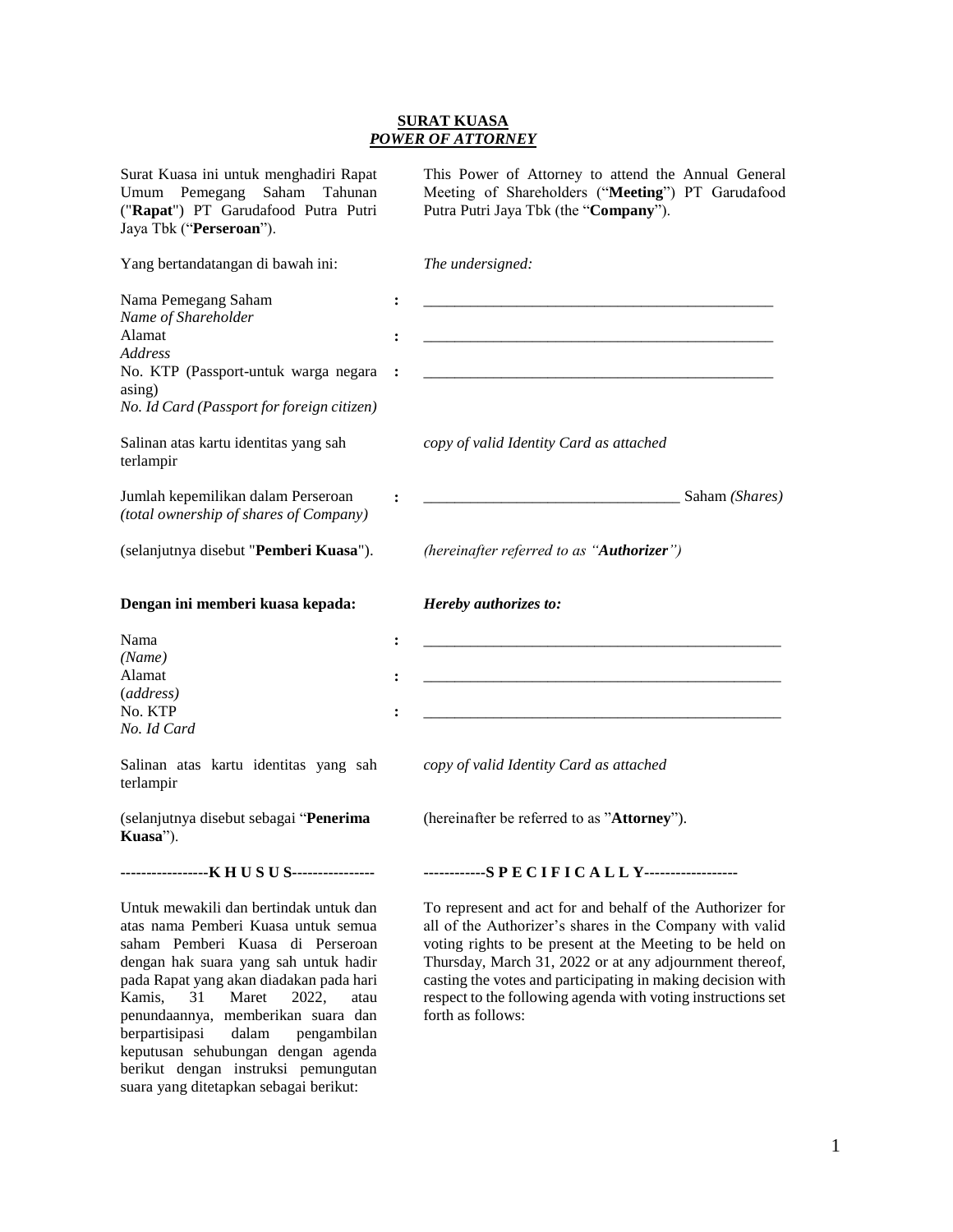| No.              | <b>MATA ACARA</b>                                                                                                                                                                                                           | <b>INSTRUKSI PENGAMBILAN SUARA</b><br><b>VOTING INSTRUCTION</b> |                                                 |                |
|------------------|-----------------------------------------------------------------------------------------------------------------------------------------------------------------------------------------------------------------------------|-----------------------------------------------------------------|-------------------------------------------------|----------------|
|                  | <b>AGENDA</b>                                                                                                                                                                                                               | Setuju<br>Agree                                                 | <b>Tidak Setuju</b><br><b>Disagree</b>          | <b>Abstain</b> |
|                  |                                                                                                                                                                                                                             |                                                                 | Isi pilihan suara dengan menandai dengan        |                |
|                  |                                                                                                                                                                                                                             | $\mathsf{N}$                                                    |                                                 |                |
|                  |                                                                                                                                                                                                                             |                                                                 | Fill in the vote by marking with $\mathfrak{v}$ |                |
|                  | Agenda Rapat Umum Pemegang Saham Tahunan<br><b>Agenda of the Annual General Meeting of Shareholders</b>                                                                                                                     |                                                                 |                                                 |                |
| 1.               | Persetujuan atas Laporan Tahunan dan pengesahan Laporan<br>Keuangan Konsolidasian Perseroan termasuk Laporan Tugas<br>Pengawasan Dewan Komisaris Perseroan untuk tahun buku<br>yang berakhir pada tanggal 31 Desember 2021; |                                                                 |                                                 |                |
|                  | Approval of the Annual Report and ratification of the<br>Company's Consolidated Financial Statements including the<br>Board of Commissioners' Supervisory Report for the fiscal<br>year ended on 31 December 2021;          |                                                                 |                                                 |                |
| 2.               | Penetapan penggunaan laba bersih Perseroan untuk tahun<br>buku yang berakhir pada tanggal 31 Desember 2021;                                                                                                                 |                                                                 |                                                 |                |
|                  | Determination of the use of Company's net profit for the fiscal<br>year ended on 31 December 2021;                                                                                                                          |                                                                 |                                                 |                |
| $\overline{3}$ . | Penetapan honorarium dan tunjangan bagi anggota Dewan<br>Komisaris Perseroan serta besarnya gaji dan tunjangan bagi<br>anggota Direksi untuk tahun buku 2022;                                                               |                                                                 |                                                 |                |
|                  | Determination of honorarium and benefits for members of the<br>Board of Commissioners of the Company and salary and<br>benefits for members of the Board of Directors for the fiscal<br>year 2022;                          |                                                                 |                                                 |                |
| 4.               | Penunjukan Akuntan Publik untuk mengaudit Laporan<br>Keuangan Perseroan untuk tahun buku yang berakhir pada<br>tanggal 31 Desember 2022;                                                                                    |                                                                 |                                                 |                |
|                  | Appointment of the Public Accountant to audit the Company<br>Financial Statements for the fiscal year ended on 31<br>December 2022;                                                                                         |                                                                 |                                                 |                |

Surat Kuasa ini telah diberikan kepada Penerima Kuasa dengan ketentuan sebagai berikut:

- 1. Surat Kuasa ini tidak akan diamandemen dan/atau dibatalkan/ditarik dengan alasan apa pun;
- 2. Pemberi Kuasa, baik saat ini atau di masa depan dengan ini menyatakan bahwa ia tidak akan mengajukan keberatan dan/atau penolakan apa pun, dalam bentuk apa pun, sehubungan dengan tindakan apa pun yang dilakukan oleh Penerima Kuasa sesuai dengan Surat Kuasa ini dan dalam hal jika ada konsekuensi hukumnya, oleh karena itu Pemberi Kuasa, baik di masa sekarang atau di masa depan, menyatakan bahwa ia akan

This Power of Attorney has been conferred on the Attorney under the following conditions:

- 1. This Power of Attorney shall not be amended and/or cancelled/withdrawn with any reason;
- 2. The Authorizer, whether in present or in the future hereby declares that he/she shall not submit any objection and/or refusal whatsoever, in any form, in relation to any actions taken by the Attorney pursuant to this Power of Attorney and in the event there are legal consequences thereof, therefore the Authorizer, whether in present or in the future, declare that it shall accept and ratify any actions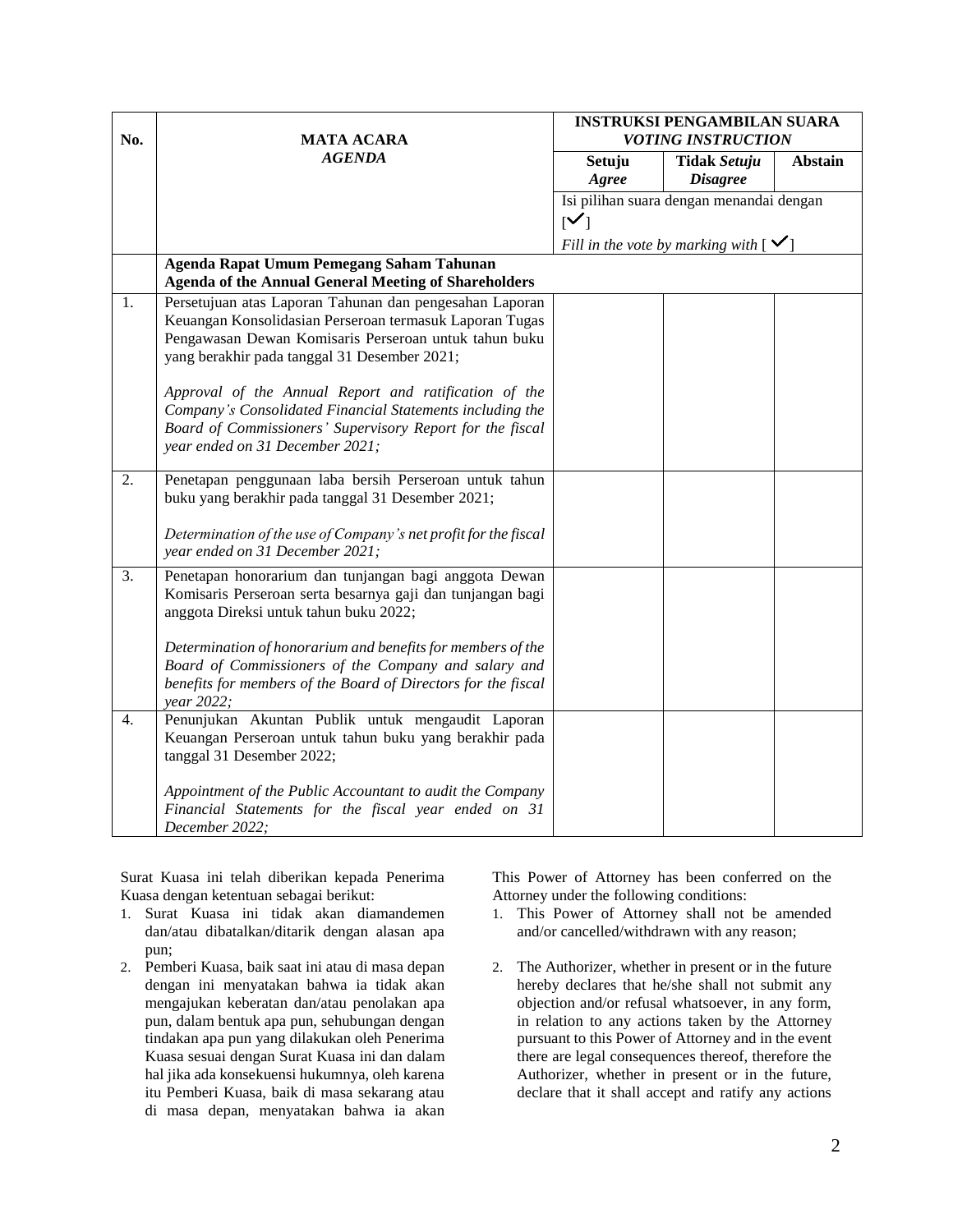menerima dan meratifikasi tindakan yang diambil oleh Penerima Kuasa untuk dan atas nama Pemberi Kuasa;

- 3. Penerima Kuasa memiliki wewenang dan kuasa untuk mengambil tindakan yang diperlukan termasuk menandatangani dokumen yang diperlukan untuk melaksanakan keputusan yang ditetapkan secara hukum dalam Rapat;
- 4. Pemberi Kuasa memberi surat kuasa ini dengan hak untuk mensubstitusikan kuasa ini kepada pihak lain;
- 5. Pemberi kuasa dengan ini menyatakan dan/atau menguatkan bahwa suara dalam mata acara Rapat yang disampaikan berdasarkan surat kuasa ini adalah sah dan benar dan Surat Kuasa ini dapat digunakan sebagai bukti dimana diperlukan; dan
- 6. Surat Kuasa ini berlaku sejak tanggal ditandatangani.

taken by the Attorney for and on behalf of the Authorizer;

- 3. The Attorney shall have the authorization and power to take any necessary actions including to sign any documents required for implementing resolution(s) legally stipulated in the Meeting;
- 4. The Authorizer confers this Power of Attorney with the right to delegate this Power of Attorney to other person;
- 5. The Authorizer hereby declares and/or confirms that the votes in the agenda of the Meeting that delivered based on this Power of Attorney are valid and correct and this Power of Attorney can be used as evidence where it needed; and
- 6. This Power of Attorney is valid from the date of signed.

|               | Surat Kuasa ini dibuat dan ditandatangani |
|---------------|-------------------------------------------|
| Di            |                                           |
| Pada tanggal: |                                           |

**Pemberi Kuasa/Authorizer,**

**\_\_\_\_\_\_\_\_\_\_\_\_\_\_\_\_\_\_\_\_\_\_**\_\_\_\_\_\_**\_\_\_**

|        | This Power of Attorney is executed |
|--------|------------------------------------|
| On     |                                    |
| Dated: |                                    |

\_\_\_\_\_\_\_\_\_\_\_\_\_\_\_\_\_\_\_\_\_\_\_\_\_\_\_\_\_\_\_\_\_\_\_\_\_

**Penerima Kuasa/Attorney,**

*Materai 10.000*

Nama/*Name:*

Nama/*Name:*